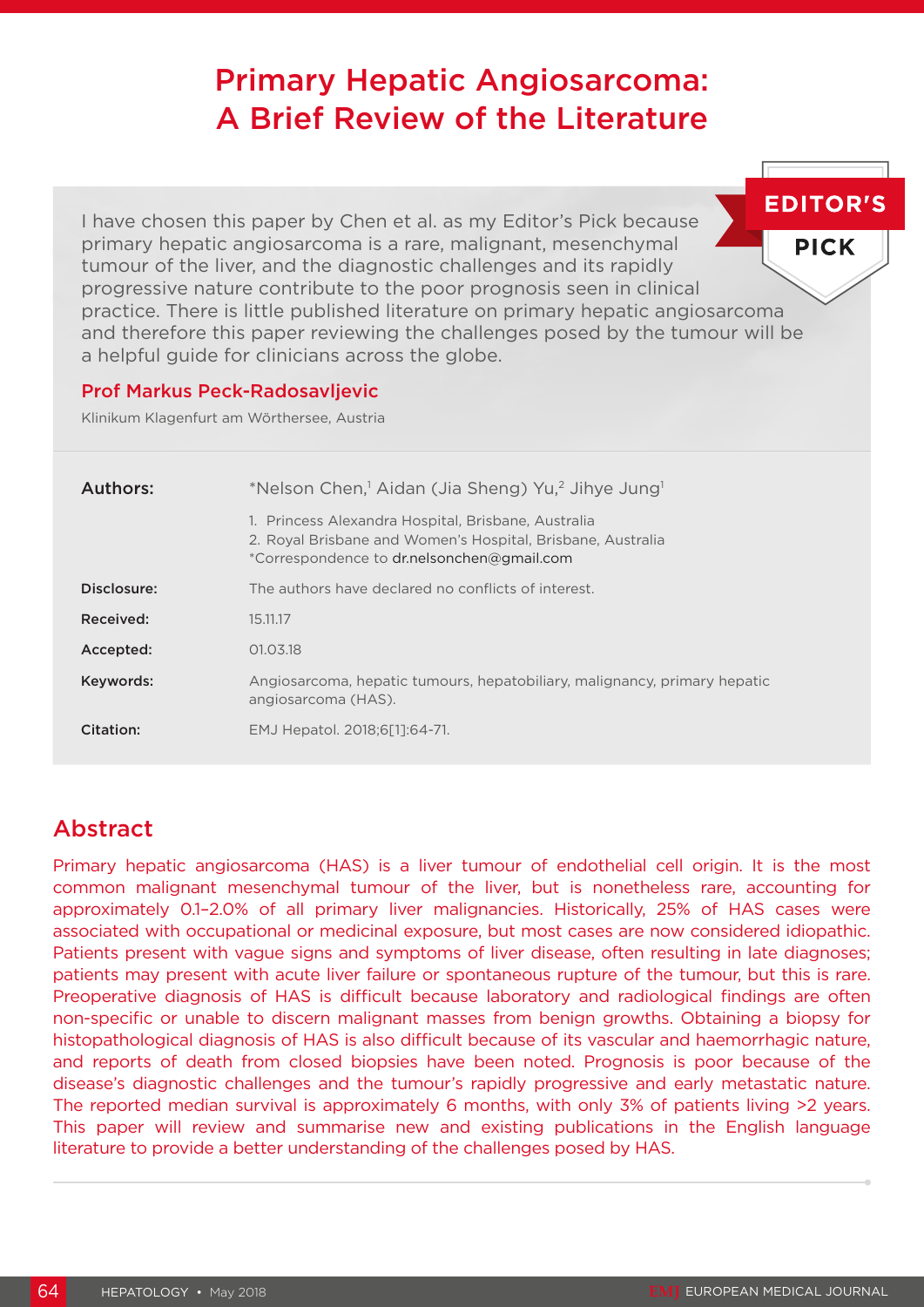#### INTRODUCTION

Primary hepatic angiosarcoma (HAS) is a rare liver tumour of endothelial cell origin. Diagnostic challenges and its rapidly progressive nature contribute to the poor prognosis of the tumour. Historically, 25% of cases were associated with occupational exposures or medicinal carcinogens,<sup>1</sup> but today the majority of cases have no known aetiology. Patients present with vague symptoms and signs of liver disease, and many cases are diagnosed incidentally or at autopsy.2 Liver resection is the most effective treatment for HAS, but appropriate management requires early work-up and diagnosis.3 This paper will review and summarise new and existing literature to provide a better understanding of the challenges posed by HAS.

#### EPIDEMIOLOGY AND AETIOLOGY

Angiosarcomas are rare tumours of endothelial cell origin. Most cases occur in the head and neck, with 6% arising in the liver, making it the fifth most common site for angiosarcomas.<sup>4</sup> HAS is rare and accounts for approximately 0.1–2.0% of all primary liver malignancies, but it remains the most common malignant mesenchymal tumour of the liver.<sup>2,5</sup> HAS predominantly occurs in males in the 6th and 7th decades of life, and most studies have shown a male-to-female ratio of 3–4:1; however, a lower ratio of 2:1 in Asian countries has been reported.<sup>6</sup>

Historically, up to 25% of HAS cases were linked to a known aetiology.<sup>1</sup> Previously, Thorotrast was used as a radioactive contrast and was responsible for a large number of HAS cases during its widespread use between 1928 and 1955.7 It was mostly deposited in the liver's reticuloendothelial system and has a long biological half-life of 200-400 years.<sup>8</sup> Since the cessation of Thorotrast use in the 1950s, the number of Thorotrast-induced cases has decreased. The latest case report described 65 years of latency, far beyond the average latency period of Thorotrast, which is approximately 20 years.<sup>7</sup> Vinyl chloride monomer, which is involved in the manufacture of plastic, is another well-studied aetiology of HAS and was first described by Creech and Johnson in 1974.<sup>9</sup> It was shown to increase the

risk of HAS 10–15-fold, with a latency period of 9-35 years.<sup>10,11</sup> Cases of vinyl chloride monomerinduced HAS are now less common, with worldwide regulations on its emission having been established.<sup>12</sup> In addition, arsenic is also known to cause HAS and is found in contaminated drinking water and pesticides, or used in Fowler's solution to treat asthma, psoriasis, and other conditions.13 Other proposed associations with HAS include androgenic anabolic steroids, cyclophosphamide, phenelzine, and copper, $12$  but these cases are rare and lack a definitive causal relationship.

Some conditions thought to be associated with HAS include von Recklinghausen disease and haemochromatosis.12 There have been two cases of HAS that have occurred in young patients with dyskeratosis congenita, a bone marrow disease associated with an increased risk of various malignancies.<sup>14</sup> In addition, some studies have considered the relationship of HAS with chronic viral hepatitis; however, results from a study in Taiwan, a hepatitis-endemic country, suggested that there is no increased risk of HAS in patients with a background of hepatitis B or C.6 The phosphatase and tensin homolog (*PTEN*) tumour suppressor gene and the alternative lengthening of telomeres (ALT) mechanism have also been found to have some association with HAS, but no extensive research is available in this area.<sup>15,16</sup>

#### PRESENTATION

While 9% of individuals present with manifestations secondary to metastasis,<sup>2</sup> most patients present with non-specific symptoms of liver disease, often resulting in late diagnoses. Abdominal pain, fatigue, weight loss, and anorexia are common symptoms of HAS, but many cases can be asymptomatic.<sup>5</sup> Examination findings include hepatomegaly, jaundice, ascites,<sup>17</sup> and, rarely, hepatic bruits may be audible on auscultation due to the vascular nature of the tumour.18

Haemoperitoneum secondary to spontaneous tumour rupture occurs in 17-27% of cases,<sup>17</sup> and should be considered an indicator of a malignant tumour because benign tumours rarely undergo spontaneous rupture.<sup>19</sup> There have also been cases of patients presenting with haemothorax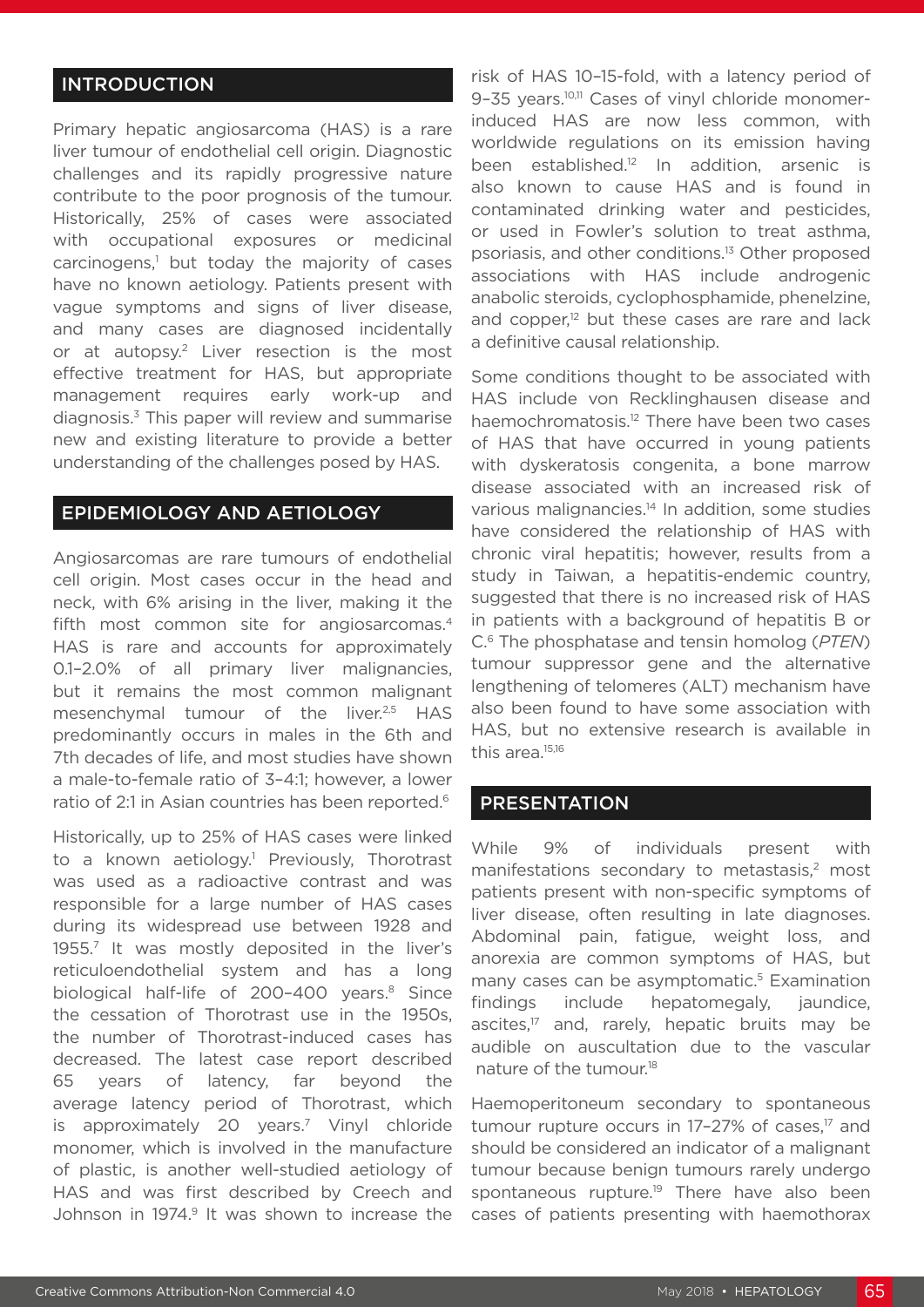from diaphragmatic tumour invasion,<sup>20</sup> as well as a case of bleeding oesophageal varices in a patient with no previous carcinogenic exposure or liver disease.<sup>21</sup> Acute liver failure or fulminant liver failure with encephalopathy and coagulopathy are rare initial presentations.22,23 Other rare presentations include high-output cardiac failure<sup>24</sup> and disseminated intravascular coagulopathy (DIC), which occurs in <5% of cases.17 Few reports have been associated with Kasabach–Merritt syndrome, which is DIC occurring in any vascular tumour.25

#### INVESTIGATIONS

Serology can be normal in some HAS cases,<sup>26</sup> but results usually show non-specific elevations indicative of liver disease, with 97% of patients displaying at least one raised liver enzyme;<sup>17</sup> alkaline phosphatase is the most commonly elevated liver enzyme.18 Hyperbilirubinaemia may also occur, particularly in progressive disease.27 Thrombocytopenia occurs in approximately 54% of patients, $17$  secondary to local destruction of platelets within the tumour. The sequestration of platelets and local  $intravascular$  destruction of clotting factors<sup>28</sup> both contribute to the pathophysiologic process of DIC, which has been well-described in the literature.28,29 Anaemia is another common finding in patients with HAS, with 8% of patients developing microangiopathic haemolytic anaemia as a result of the use of blood components by the tumour.<sup>17</sup> Anaemia can also be explained by spontaneous tumour rupture. Leucocytosis has also been described, with one particular case reporting extreme leucocytosis secondary to a leukemoid reaction, with a white cell count of 74.7x109.30 Hypercalcaemia can be elevated in cases associated with bone metastases.17 There are no specific tumour markers associated with HAS; carcinoembryonic antigen,<sup>23</sup> alpha-fetoprotein, and cancer antigen 19-9 may show mild elevations,<sup>11</sup> but none are specific to HAS.

Appearances on conventional ultrasound are non-specific, and masses typically demonstrate different echotextures depending on the presence of necrosis and haemorrhage.<sup>22,31</sup> Colour Dopplers may display minimal blood signals in large masses only. $31$  In contrastenhanced ultrasound, HAS can present with peripheral nodular or rim enhancement without centripetal filling and there can be a reticular or chaotic pattern of arterial enhancement.<sup>32</sup> A non-enhancement area in the centre of the large mass is another commonly reported feature in contrast-enhanced ultrasound.<sup>31</sup>

Similarly, appearances on unenhanced computed tomography (CT) are non-specific, and the hypervascular and heterogenous nature of HAS is better depicted in dynamic CT and magnetic resonance imaging (MRI). Currently, there are no known pathognomonic features for HAS.<sup>33</sup> Tumours generally display heterogenous enhancement on the late arterial phase with progressive enhancement on the portal venous and delayed phases.<sup>34-36</sup> The pattern of progressive centripetal nodular enhancement mimicking cavernous haemangioma has been previously described but is now thought to be atypical for HAS.<sup>35</sup> The nodular foci found in HAS can be distinguished from benign haemangiomas because they tend to be more bizarre in shape, even if centripetal enhancement is observed, and with ring enhancement; $34,35$ some cases may demonstrate a centrifugal enhancement or 'reverse haemangioma' pattern.34 Arterioportal shunting is not commonly seen in haemangioma and its presence favours the diagnosis of HAS,<sup>37</sup> while diffuse HAS can rarely present as pseudopeliosis with infiltrating micronodules filled with contrast.<sup>35</sup>

This progressive enhancement pattern is even more noticeable in dynamic contrast MRI due to the availability of delayed phase images.35,38 On delayed phase images, dominant masses exhibit progressive but incomplete enhancement. In addition, nodules can appear uniformly hyperintense due to complete filling and lesions show peripheral rim and central septal-like or linear progressive enhancements in comparison to progressive centripetal nodular enhancement found in haemangioma.<sup>38</sup> In comparison to haemangiomas, the enhancement of angiosarcomas is usually less than that of the aorta.<sup>39</sup>

On unenhanced T1-weighted images using MRI, dominant masses can present with decreased signal with focal areas of high signal intensity, suggesting the presence of haemorrhage.<sup>36</sup> On T2-weighted images, dominant masses display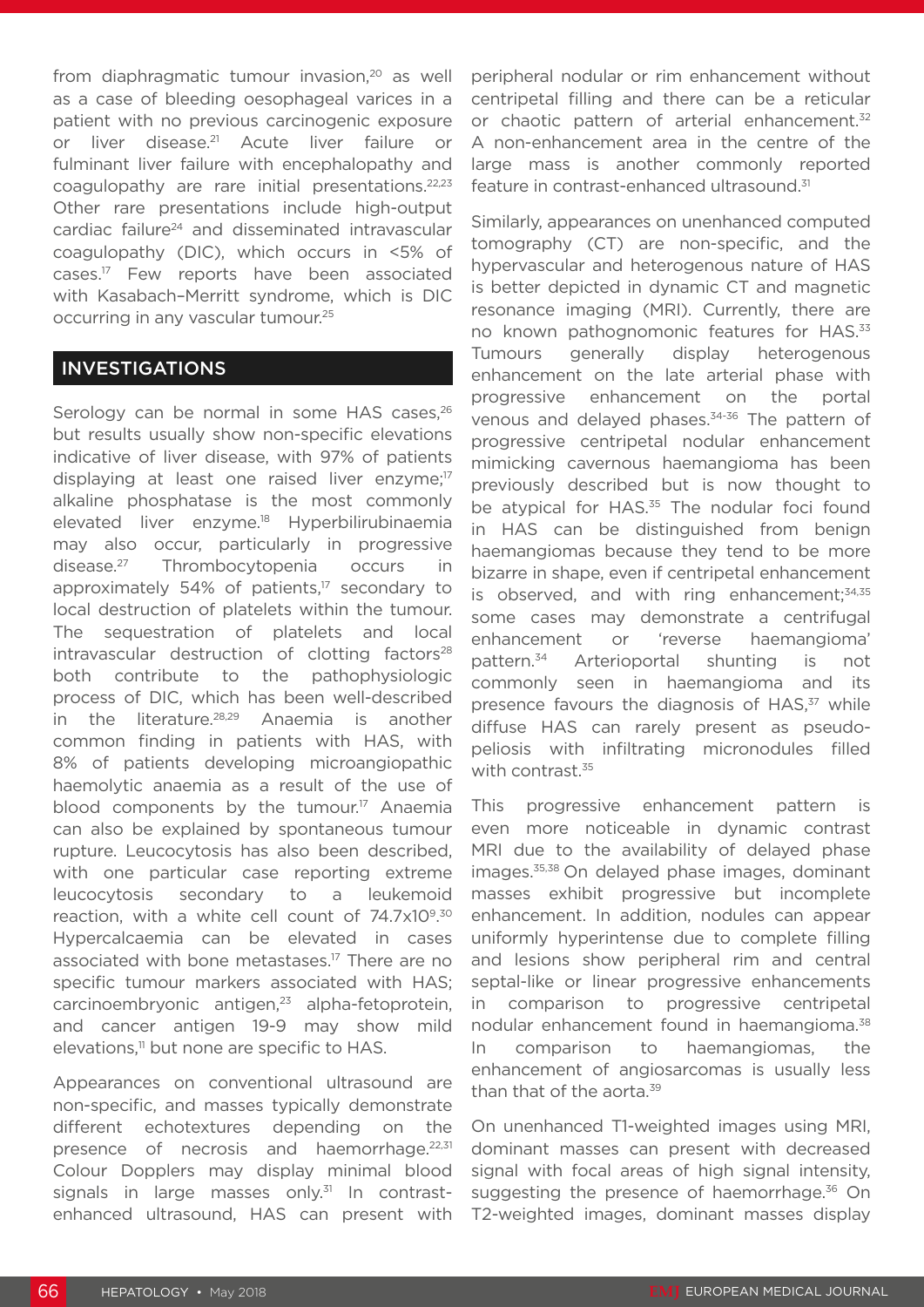increased signal intensity and are generally hyperintense relative to the surrounding hepatic parenchyma.<sup>34,38</sup> Nodular cases mostly display moderate-to-high signal intensity with varying intralesional areas of low signal intensity. Elevations of the apparent diffusion coefficient level have also been described when compared to other hepatic malignancies, but the values are lower compared to those seen in benign cysts and haemangiomas.<sup>38</sup> Foci with varying amounts of signal intensity, progressive enhancement, and intratumoural haemorrhages mirror the heterogenous architecture of hepatic angiosarcomas.<sup>39</sup> Lastly, hepatic angiography is another tool used for diagnosis and the contrast medium routinely migrates into small vascular lakes with central areas of hypovascularity and peripheral contrast staining. The most characteristic angiographic feature is the intense peripheral stain late in the arterial phase lasting 30-40 seconds.<sup>40</sup>

#### **DIAGNOSIS**

Diagnosis of HAS is challenging due to nonspecific presentations and investigation findings, which often overlap with the findings from other vascular tumours. Preoperative diagnosis is important for the planning of management; for example, tumours such as epithelioid haemangioendothelioma may be treated with an orthotopic liver transplant, whereas HAS is a contraindication for transplantation.<sup>41</sup>

Obtaining tissue samples for histopathological diagnosis is difficult in HAS. Haemorrhage due to the vascular nature of the tumour remains the most controversial complication, occurring in approximately 27% of patients and 5% of cases result in death.<sup>17</sup> The incidence of haemorrhage after percutaneous biopsy in HAS is much higher than biopsies for other liver tumours, such as hepatocellular carcinoma.<sup>42</sup> This is substantiated by two notable cases of death secondary to haemorrhage, both from fine needle biopsies.<sup>43,44</sup>

Many reports recommend open rather than closed biopsies because of better visualisation and easier haemostasis.17,40 The diagnostic yield is also reported to be higher with open biopsies than closed biopsies (65% versus 25%, respectively; p<0.01).<sup>17</sup> Reports on fine needle aspiration vary, with some supporting their

use<sup>45</sup> while others report inconclusive results with all fine needle aspiration cases (N=4), requiring further biopsies to validate diagnosis.<sup>32</sup> Percutaneous biopsies are reported to be more sensitive because samples contain larger core tissues without fragmentation.<sup>42</sup> They are also safer and faster to perform, without significant complications or mortality.<sup>35,42</sup> Koyama et  $al.^{35}$  reported that 78% (7 out of 9) of their biopsies yielded diagnostic specimens without complications. Similarly, Kang et al.<sup>42</sup> performed a multicentre study in South Korea and concluded that 96.9% (32 out of 33) of cases were diagnostic on first biopsy, while the remaining 3.1% (1 out of 33) were diagnosed on the second biopsy. They reported bleeding occurrences in 9.1% (3 out of 33) of patients, which were managed by transfusion (2 out of 3) and hepatic artery embolisation (1 out of 3), resulting in no mortality.42 Transjugular liver biopsies are reportedly safer and have fewer complications than percutaneous biopsies, but have less diagnostic power.<sup>40</sup>

Regardless of the approach used, falsenegative biopsies remain an issue due to a high frequency of necrotic and haemorrhagic foci within the tumour.<sup>17,32,46</sup> Occasionally, nonmalignant changes, such as portal tract and sinusoidal fibrosis, are identified without malignant foci;<sup>17,46</sup> as a consequence, as many as one-third of patients are diagnosed during autopsy,<sup>17</sup> while others are diagnosed after liver transplant.<sup>11,46</sup>

### **PATHOLOGY**

Macroscopically, HAS is characterised by four growth patterns: multiple nodules, large dominant mass, mixed pattern of dominant mass with nodules, and, rarely, a diffusely infiltrating micronodular tumour.<sup>35,38</sup> Lesions can vary in colour, ranging from pale white-yellow-grey<sup>5,22,31</sup> to red-brown,<sup>26</sup> and the margins are usually poorly defined,<sup>2</sup> but well-demarcated borders have also been reported.<sup>5</sup> The tumours are described as spongy<sup>24</sup> and are usually heterogenous in appearance, with alternating areas of haemorrhagic foci, large intraparenchymal cystic spaces filled with thrombotic content.<sup>29</sup> and gross necrotic areas.<sup>5,26,31</sup>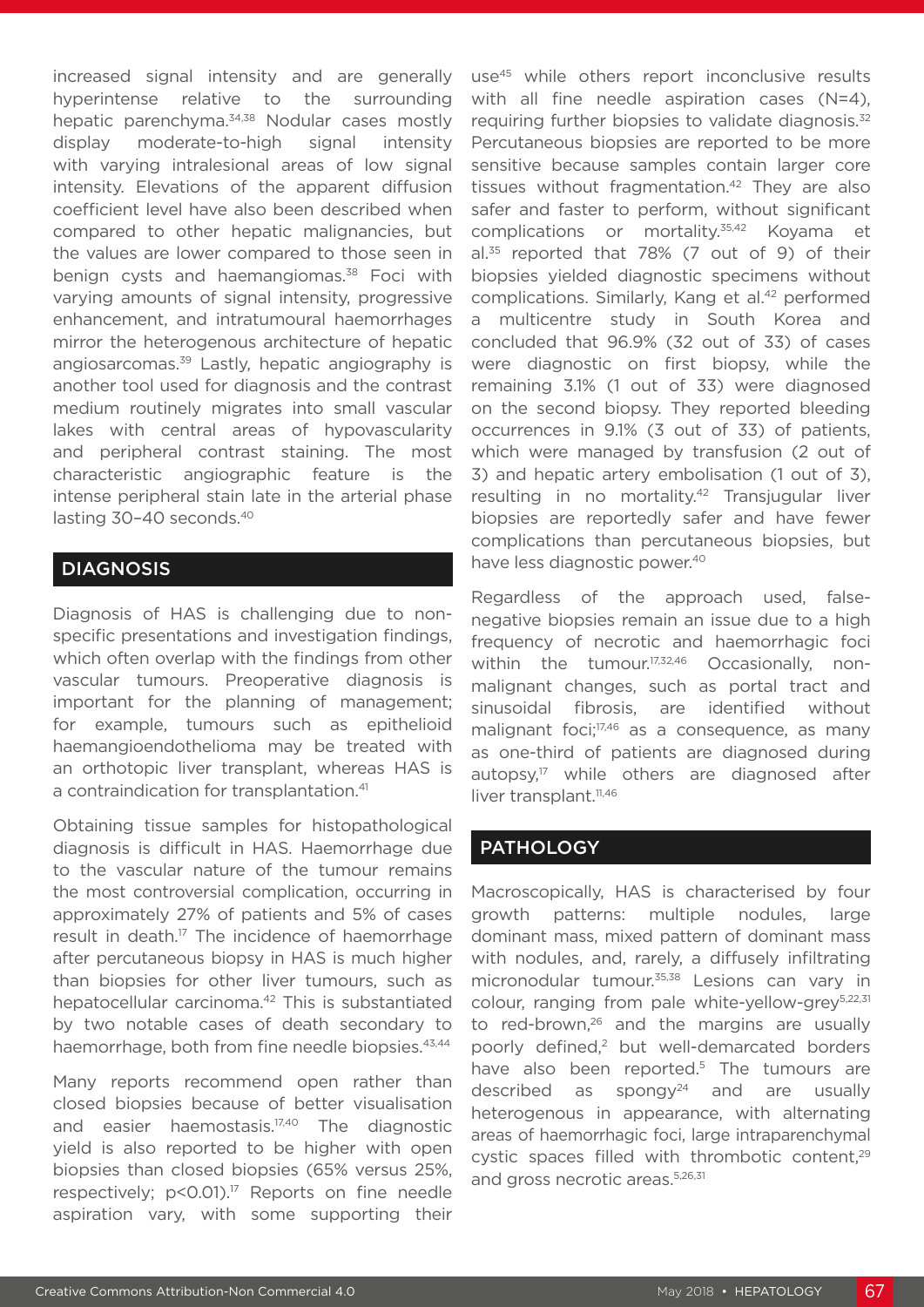Microscopically, HAS is composed of malignant atypical endothelial cells $47$  that are pleomorphic and may be round, irregular, or spindle-shaped.<sup>8,18</sup> Tumour cells contain prominent chromatin<sup>33</sup> and atypical hyperchromic and elongated nuclei with frequent mitoses.<sup>18</sup> Erythrophagocytosis has also been described.8,45 Neoplastic cells proliferate in single or multiple layers<sup>37,47</sup> and infiltrate along preformed vascular channels, such as dilated sinusoids, $18$  as well as central veins and portal vein branches.<sup>24,29</sup> Tumour cells may also form their own disorganised<sup>34</sup> anastomotic vascular channels,<sup>2,28,46,47</sup> shape solid nodules or nests, $2,38$  or form cavernous spaces due to the loss of adjacent hepatocytes,<sup>18</sup> which may mimic cavernous haemangiomas.<sup>35</sup> More than one vascular pattern may be found in a single patient<sup>46</sup> and the predominating pattern differs in each case.<sup>35</sup> Surrounding hepatocytes may be hyperplastic<sup>18</sup> or atrophic.<sup>27</sup> Separation of atrophic hepatocytes and sinusoidal dilatation is sometimes mistaken as a sign of peliosis hepatitis.<sup>11</sup> Areas of haemorrhage, necrosis, infarction, and calcifications are also frequently described; $18,31,33$  for example, one case series reported that 83% (10 of 12) of specimens contained necrosis, while 82% (9 of 11) contained haemorrhage.35

While atrophic hepatocytes are thought to be indicative of progressive HAS,<sup>48</sup> hyperplastic hepatocytes and cells lining irregularly dilated and atypical sinusoids are believed to be early changes.8,48 Precancerous changes have been described by several authors in the 1970s and 1980s when the relationship concerning HAS and occupational exposure was brought to light. Popper et al.<sup>49</sup> reviewed 117 cases and believed sinusoidal dilatation and fibrosis were the predominant early changes. They also concluded that the pattern and evolution of HAS were the same irrespective of aetiology, which was confirmed in another review several years later.<sup>14</sup> el Zayadi et al.<sup>50</sup> performed a retrospective review of cases associated with agricultural pesticides and reported no histopathological differences between idiopathic cases and those patients exposed to pesticides.

There are no specific markers suggestive of HAS and, while some are more sensitive than others, they should only be used alongside other investigations to assist diagnosis. It may also be possible for the expression of markers

to be variable within the tumour.<sup>18</sup> Wang et al.<sup>47</sup> tested a cohort of HAS samples and concluded that *ERG* expression was the most sensitive and specific marker, with a 100% sensitivity (n=24), followed by CD34 (87.5%), CD31 (87.2%), and FVIII-rA (41.7%). Other immunohistochemical, tumour, and protein markers that have been reported include CD10,<sup>22</sup> CD117,<sup>51</sup> cytokeratin,<sup>47</sup> FLI-1,6 D2-40,<sup>6</sup> and Ki-67.<sup>22</sup>

#### TREATMENT

The most promising HAS treatment to date is surgical resection of the tumour; $2,3,12$  currently, radical surgery with R0 resection is the only curative treatment.<sup>51</sup> Combining adjuvant chemotherapy with surgery gives the highest chance of cure, with a reported median survival of approximately 17 months. $3$  In comparison, liver transplant is contraindicated due to high recurrence rates and poor survival posttransplant; the median survival after transplant is <7 months and no patient has survived >23 months.41 The intrinsic radioresistant property of HAS means that radiotherapy has largely been abandoned as a treatment option.<sup>52</sup>

Many chemotherapy regimens have been described in the literature but no routine has proven to be notably superior to the others. Kim et al.<sup>52</sup> demonstrated improved survival in 50% (n=2) of patients with 5-fluorouracil/ carboplatin/doxorubicin/ifosfamide and reported that paclitaxel may be used as a salvage chemotherapy based on its antiangiogenic properties.52 Others have demonstrated partial response with the mesna/doxorubicin/ ifosfamide/dacarbazine regimen.53 Newer molecular therapies, including bevacizumab, sorafenib, and sunitinib, have demonstrated limited efficacy and cannot be recommended without further studies.<sup>51,52</sup> Single-agent chemotherapy regimens, including dacarbazine, cyclophosphamide, and doxorubicin, have also been used with disappointing results.25

More recently, the potential role of the Hippo signalling pathway, which regulates cell proliferation and apoptosis, has been explored in the biological treatment of angiosarcomas.54 *YAP* is an oncogene involved in this pathway and CD31 regulates endothelial cell function and redox status via *YAP*. 55 Angiosarcoma cells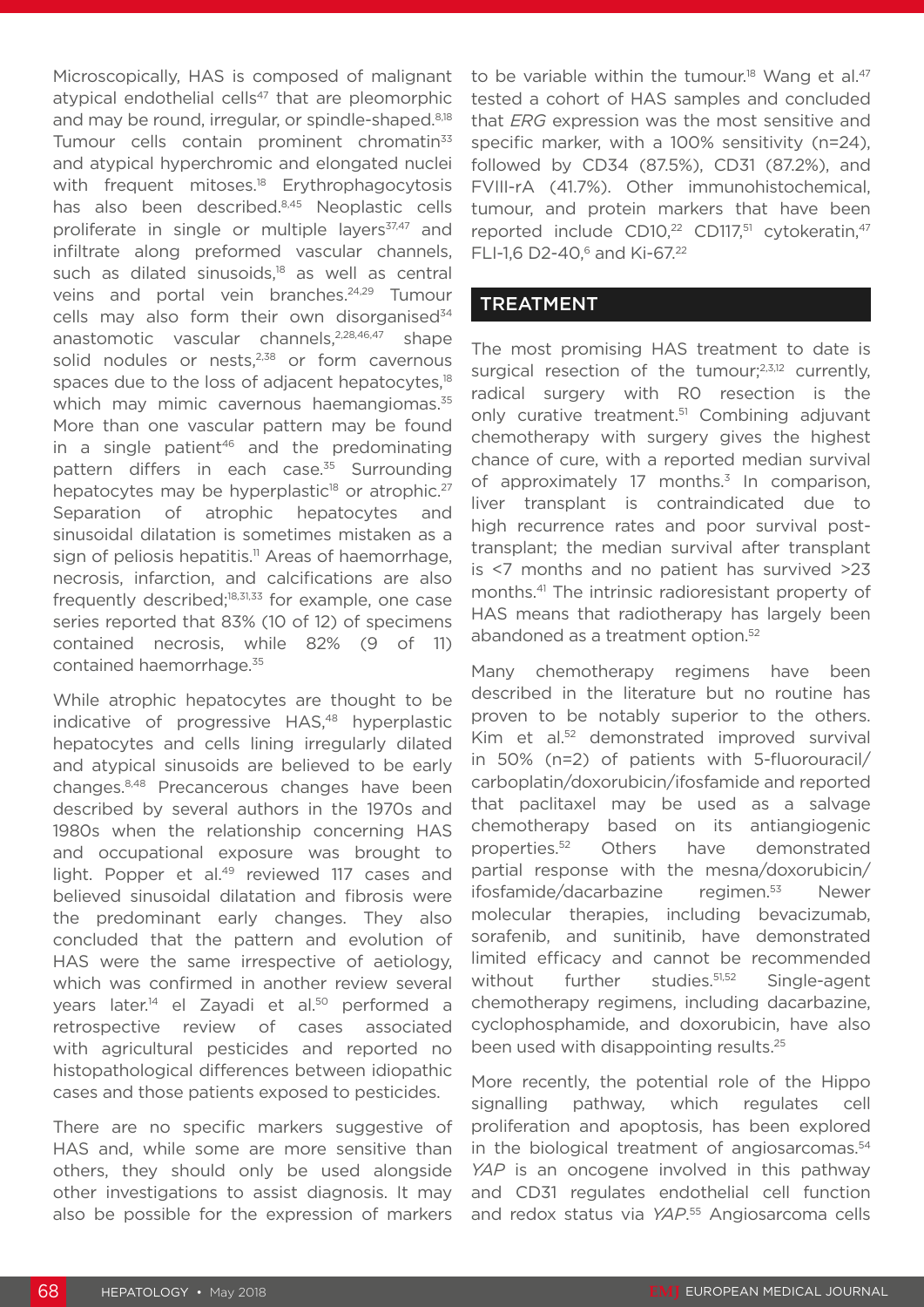have been subclassified based on phenotypical expression and it was found that CD31low was more common in angiosarcomas than CD31high and was associated with increased YAP, making the tumour more chemoresistant to agents such as doxorubicin.<sup>54</sup> Venkataramani et al.54 demonstrated *in vitro* that pazopanib, an effective YAP inhibitor in cancer cells, was effective when used with doxorubicin in resensitisation of CD31<sup>low</sup> to chemotherapy.<sup>54</sup> Also of note, one retrospective paper found that 30% of a primary angiosarcoma cohort used ALT as the telomere maintenance mechanism and this was highly associated with HAS, with two-thirds of the population positive for ALT. They also reported that ALT-positive cells were sensitive to ATR kinase inhibitors. However, further *in vivo* trials of ATR kinase inhibitors and pazopanib with doxorubicin are required to delineate the benefits and efficacies for the treatment of HAS.16

Transarterial embolisation is the modality of choice when patients present with an intrahepatic bleed to achieve haemodynamic stability.<sup>56</sup> Transcatheter arterial chemoembolisation may also be effective in the treatment of patients with dominant lesions with or without metastases. Park et al.<sup>56</sup> suggested that a combination of lipiodol and cisplatin may benefit patients with large dominant masses and few or no intrahepatic metastases, after noting a reduction in tumour size in 50% of patients in their study (n=2). Ozden et al.<sup>57</sup> also described the use of prophylactic chemoembolisation with lipiodol, adriamycin, and mitomycin; the study patient had been alive and recurrence-free for 5 years and 4 months at the time of study publication in 2003.

#### **PROGNOSIS**

The median survival after diagnosis of HAS is approximately 6 months, with 3% of patients living  $>2$  years.<sup>3,12,17</sup> In patients who undergo local excision with or without adjuvant chemotherapy, the median survival is around 17 months. $3$  In resectable cases, positive resection margins correlate more with poor prognosis as opposed to the size of the tumour; other prognostic factors include poorly differentiated tumours, multinodular and diffuse tumours, and haemoperitoneum with tumour rupture.6,12,52,57 Hepatic failure is the cause of death in approximately 50% of patients and haemoperitoneum in 25% of patients, followed by metastatic disease, infection, and, rarely, renal failure and congestive heart failure (3% of deaths).3,17,18,25,29 The lung is the most common metastatic site, followed by the spleen and bone.<sup>17,35,52</sup> Other sites reported include brain,<sup>6</sup> adrenal glands,<sup>58</sup> pericardium and myocardium,<sup>58</sup> kidneys,<sup>58</sup> stomach,<sup>22</sup> left gastric vein,<sup>22</sup> small bowel,58 and ascending colon.58,59 Distant metastases are evident in >60% of cases postmortem<sup>17</sup> and spontaneous tumour rupture carries a poor prognosis, even if bleeding is treated with emergent transarterial embolisation or surgery.<sup>27,56</sup> This complication has been reported in approximately 17-27% of patients.<sup>17</sup> The longest survival to date is a 47-year-old woman who was recurrence-free at 10 years post operation.<sup>12</sup>

#### **CONCLUSION**

Early diagnosis and management of primary HAS is critical in patients with a potential lesion; however, this is difficult as most patients present with vague signs and symptoms, non-specific investigations indicative of liver disease, and tumour markers that are often unremarkable or misleading if positive. HAS cases have been accurately diagnosed on both dynamic CT and MRI, where the heterogeneous and vascular nature of the tumour are best depicted. However, there are still no pathognomonic imaging features and, in certain cases, the imaging findings of HAS still overlap with those of benign vascular tumours. Ultimately, a histopathological diagnosis is the only way to confirm HAS. While many early papers advised against percutaneous liver biopsies in light of several fatal cases, more recent studies have demonstrated better outcomes with less complications. Regardless, false-negative biopsies will continue to occur given the pathological process of HAS and surgical resection is the only curative treatment available, particularly in patients with large dominant masses. Several reports on biological and chemotherapy agents are available but more research is required to identify which regimen is most effective. Until then, the poor prognosis remains an issue for HAS patients because of the tumour's rapidly progressive nature and tendency to metastasise early.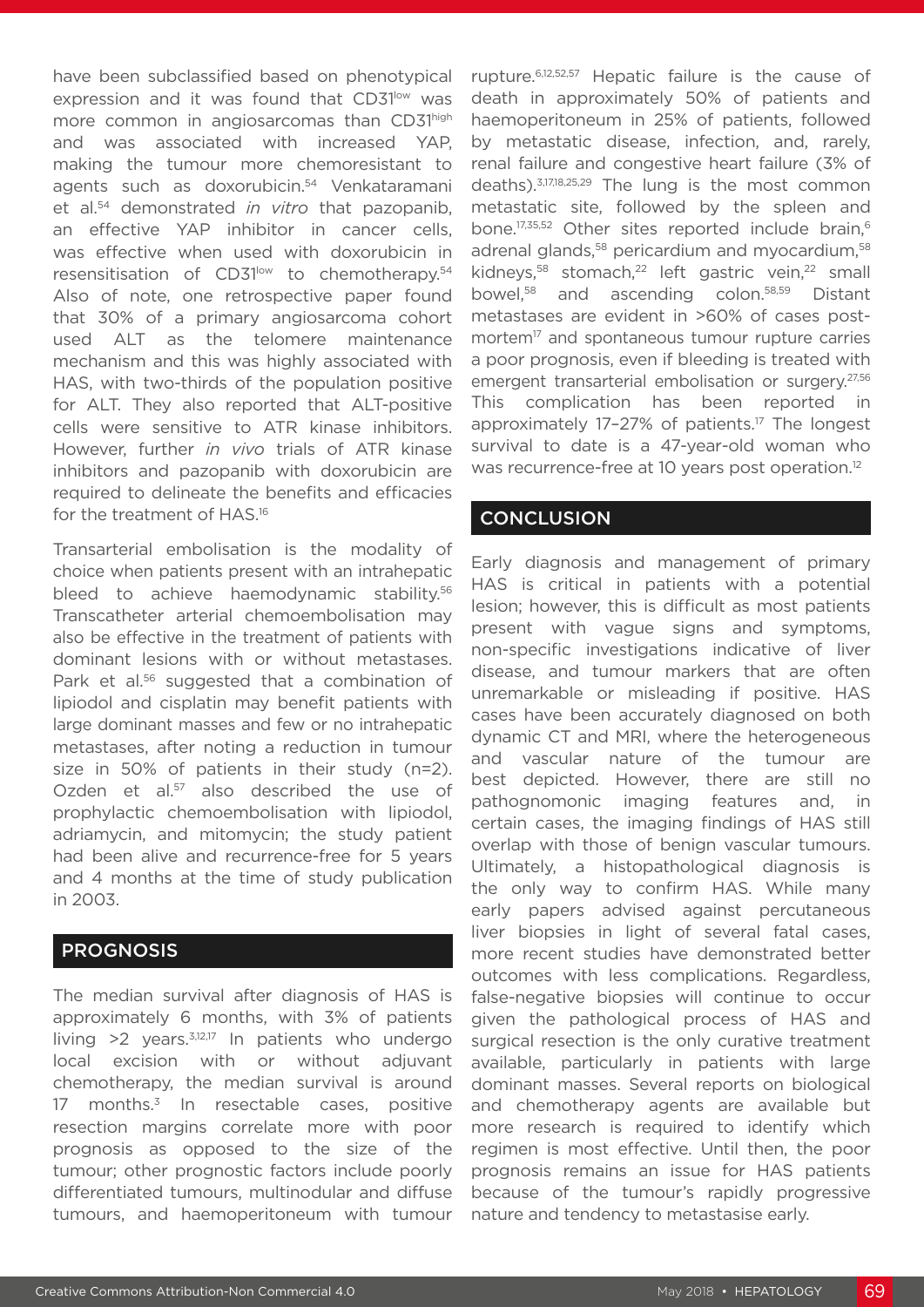#### References

- 1. Falk H et al. Epidemiology of hepatic angiosarcoma in the United States: 1964-1974. Environ Health Perspect. 1981; 41:107-13.
- Chaudhary P et al. Primary hepatic angiosarcoma. Eur J Surg Oncol. 2015; 41(9):1137-43.
- 3. Zheng YW et al. Primary hepatic angiosarcoma and potential treatment options. J Gastroenterol Hepatol. 2014; 29(5):906-11.
- 4. Young RJ et al. Angiosarcoma. Lancet Oncol. 2010;11(10):983-91.
- 5. Zhu YP et al. Primary hepatic angiosarcoma: A report of two cases and literature review. World J Gastroenterol. 2015;21(19):6088-96.
- 6. Huang NC et al. Arsenic, vinyl chloride, viral hepatitis, and hepatic angiosarcoma: A hospital-based study and review of literature in Taiwan. BMC Gastroenterol. 2011;11:142-8.
- Coulier B et al. Hepatic angiosarcoma occurring 65 years after thorium dioxide (Thorotrast) exposure: Imaging, surgical and histopathologic findings of a historical case. JBR-BTR. 2014;97(4): 254-8.
- 8. Ito Y et al. Pathomorphologic characteristics of 102 cases of thorotrast-related hepatocellular carcinoma, cholangiocarcinoma, and hepatic angiosarcoma. Cancer. 1988; 62(6):1153-62.
- 9. Creech JL, Johnson MN. Angiosarcoma of liver in the manufacture of polyvinyl chloride. J Occup Med. 1974;16(3):150-1.
- 10. Thomas LB, Popper H. Pathology of angiosarcoma of the liver among vinyl chloride-polyvinyl chloride workers. Ann N Y Acad Sci. 1975;246:268-77.
- 11. Huerta-Orozco LD et al. [Hepatic angiosarcoma and liver transplantation: Case report and literature review]. Cir Cir. 2015;83(6):510-5. (In Spanish).
- 12. Timaran CH et al. Hepatic angiosarcoma: Long-term survival after complete surgical removal. Am Surg. 2000;66(12):1153-7.
- 13. Falk H et al. Arsenic-related hepatic angiosarcoma. Am J Ind Med. 1981;2(1):43-50.
- 14. Olson TS et al. Liver failure due to hepatic angiosarcoma in an adolescent with dyskeratosis congenital. J Pediatr Hematol Oncol. 2014;36(4):312-5.
- 15. Tate G et al. Mutation of the PTEN gene in a human hepatic angiosarcoma. Cancer Genet Cytogenet. 2007;178(2):160-2.
- 16. Liau JY et al. Alternative lengthening of telomeres phenotype in malignant vascular tumors is highly associated

with loss of ATRX expression and is frequently observed in hepatic angiosarcomas. Hum Pathol. 2015;46(9):1360-6.

- 17. Locker GY et al. The clinical features of hepatic angiosarcoma: A report of four cases and a review of the English literature. Medicine (Baltimore). 1979; 58(1):48-64.
- 18. Whelan JG et al. Angiographic and radionuclide characteristics of hepatic angiosarcoma found in vinyl chloride workers. Radiology. 1976;118(3):549-57.
- 19. Wang YT et al. Locally invasive hepatic angiosarcoma: An unusual cause of massive haemothorax. Thorax. 1983;38(7):558-9.
- 20. Ito Z et al. Hepatic angiosarcoma associated with esophageal variceal hemorrhage. Case Rep Gastroenterol. 2016;10(2):440-5.
- 21. Lopez R et al. Hepatic angiosarcoma presenting as acute liver failure in young adults. Report of two cases and review of literature. Case Reports in Clinical Medicine. 2013;2(8):439-44.
- 22. Akdoğan M et al. Unusual presentation of hepatic vascular tumors as fulminant hepatic failure. Turk J Gastroenterol. 2002;13(4): 216-20.
- 23. Rowbotham D et al. Acute liver failure secondary to hepatic infiltration: A single centre experience of 18 cases. Gut. 1998;42(4):576-80.
- 24. Alliot C et al. Angiosarcoma variant of Kasabach-Merritt syndrome. Eur J Gastroenterol Hepatol. 2001;13(6): 731-4.
- 25. Heo SH et al. Solitary small hepatic angiosarcoma: Initial and follow-up imaging findings. Korean J Radiol. 2007;8(2):180-3.
- 26. Bioulac-Sage P et al. Benign and malignant vascular tumors of the liver in adults. Semin Liver Dis. 2008;28(3): 302-14.
- 27. Thapar S et al. Angiosarcoma of the liver: Imaging of a rare salient entity. J Radiol Case Rep. 2014;8(8):24-32.
- 28. Enweluzo C et al. Hepatic angiosarcoma: An unusual case of intractable gastrointestinal bleeding. Gastroenterology Res. 2013;6(2):74-6.
- 29. Mazharuddin S et al. Hepatic angiosarcoma associated with disseminated intravascular coagulation. Proc (Bayl Univ Med Cent). 2015;28(1):54-6.
- 30. Halkes CJ et al. Extreme leucocytosis: Not always leukaemia. Neth J Med. 2007;65(7):248-51.
- 31. Ling W et al. Contrast-enhanced ultrasound in diagnosis of primary hepatic angiosarcoma. J Med Ultrason (2001). 2017;44(3):267-70.
- 32. Schweitzer N et al. Gray scale and contrast-enhanced ultrasound imaging of malignant liver tumors of vascular origin. United European Gastroenterol J. 2015;3(1):63-71.
- 33. Cawich SO et al. The hanging manoeuver to complete liver resection for a locally advanced angiosarcoma: A case report. Int J Surg Case Rep. 2015;16:52-5.
- 34. Pickhardt PJ et al. Primary hepatic angiosarcoma: Multi-institutional comprehensive cancer centre review of multiphasic CT and MR imaging in 35 patients. Eur Radiol. 2015;25(2):315-22.
- 35. Koyama T et al. Primary hepatic angiosarcoma: Findings at CT and MR imaging. Radiology. 2002;222(3): 667-73.
- 36. Lee DH, Lee JM. Primary malignant tumours in the non-cirrhotic liver. Eur J Radiol. 2017;95:349-61.
- 37. Lee SW et al. Hepatic angiosarcoma manifested as recurrent hemoperitoneum. World J Gastroenterol. 2008;14(18):2935-8.
- 38. Bruegel M et al. Hepatic angiosarcoma: Cross-sectional imaging findings in seven patients with emphasis on dynamic contrastenhanced and diffusion-weighted MRI. Abdom Imaging. 2013;38(4): 745-54.
- 39. Kim B et al. Imaging findings of primary hepatic angiosarcoma on gadoxetate disodium-enhanced liver MRI: Comparison with hepatic haemangiomas of similar size. Clin Radiol. 2018;73(3):244-53.
- 40. Rademaker J et al. Hepatic hemangiosarcoma: Imaging findings and differential diagnosis. Eur Radiol. 2000;10(1):129-33.
- 41. Orlando G et al. Hepatic hemangiosarcoma: An absolute contraindication to liver transplantation - The European Liver Transplant Registry experience. Transplantation. 2013;95(6):872-7.
- 42. Kang TW et al. Safety of percutaneous biopsy for hepatic angiosarcoma: Results of a multicenter Korean survey. J Vasc Interv Radiol. 2016;27(6):846-51.
- 43. Hertzanu Y et al. Massive bleeding after fine needle aspiration of liver angiosarcoma. Gastrointest Radiol. 1990;15(1):43-6.
- 44. Drinković I, Brkljacić B. Two cases of lethal complications following ultrasound-guided percutaneous fineneedle biopsy of the liver. Cardiovasc Intervent Radiol. 1996;19(5):360-3.
- 45. Nguyen GK et al. Cytomorphologic aspects of hepatic angiosarcoma. Fine needle aspiration biopsy of a case. Acta Cytol. 1982;26(4):527-31.